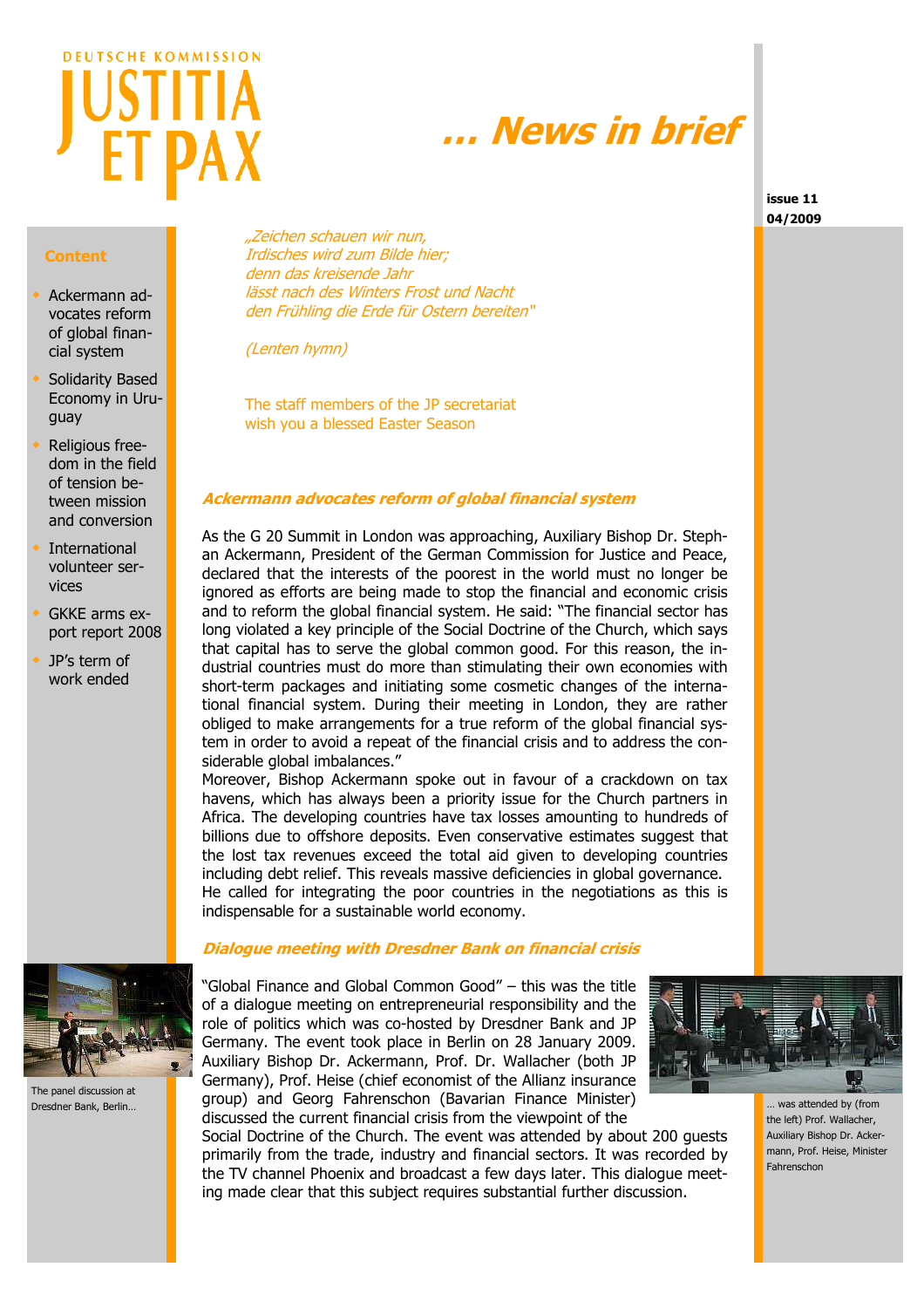### **Solidarity Based Economy in Uruguay, South-South exchange and seminar**

In the course of the JP project on "Decent Work", representatives of Latin American institutions concerned with solidarity economy met for a South-South exchange from 5 to 8 November 2008. The meeting took place on the occasion of a seminar on "Instruments for economic development and social security" in Montevideo on 6/7 November 2008 which was co-organized by Kolping Uruguay and the Uruguayan association for solidarity based economy. Participants included the Deputy Minister of Labour, three members of parliament and another 70 representatives of institutions such as Friedrich-Ebert-Stiftung. Organizations from Argentina, Brazil, Colombia and Peru presented their political and economic initiatives. The quite new Uruguayan association, which counts about 35 members, was given encouragement and examples of practical and political involvement and networking. The event also provided an excellent opportunity for the international guests to extend their networking efforts, which are still insufficient at international level although cooperation at national level is quite good (especially in Brazil and Peru).

The South-South exchange also comprised a visit to the first shop selling fair trade products in Montevideo, visits to Kolping groups and various networking and evaluation meetings with Uruguayan hosts and international guests. A documentation of the seminar will soon be available.

### **Strengthening cooperation of civil society players from European and ACP countries on Cotonou Agreement**

78 members of the European Parliament and 78 representatives of African, Caribbean and Pacific (ACP) states meet twice a year under the Cotonou Agreement. The most recent Joint Parliamentary Assembly (JPA) took place in Papua New Guinea from 24 to 28 November 2008.

The Cotonou Working Group of CONCORD, the European NGO confederation, was represented by Dr. Hildegard Hagemann who sought to encourage and support civil society initiatives and to explore opportunities for discussion. The MEPs welcome the

exchange with regional and local NGOs. Many ACP states, including Papua New Guinea, still have reservations about the civil society players. The German-speaking countries in Europe have traditionally had close relations with the former German colony in the Pacific. So it was obvious for the German Church agencies Misereor and Brot für die Welt/EED to approach partners in PNG offering cooperation with regard to the organization of meetings with MEPs. The Eco Forestry Forum (EFF), an environmental network of about 15 organizations in Papua, coordinated the activities ranging from an information stand to preparing position papers, organizing press conferences and a working dinner.

The critical voices on the part of the NGOs had an overwhelming response from the press. While the partners were happy with the results of their public relations work, they complained about the restrictive policy pursued by their government concerning the presentation of their positions during the JPA. The European partners had little influence in this respect. The Cotonou Working Group continues to intervene with MEPs to get civil society more involved in the JPAs.

### **Religious freedom in the field of tension between mission and conversion**

A conference entitled "Religions and freedom of religion. Aspects of human rights in the field of tension between mission and conversion", which took place in Bamberg from 18 to 20 February 2009, addressed one of the most difficult questions of religious freedom, i.e. the attitude towards mission and conversions. Representatives of different religions and denominations including Orthodox, Free Church, Jewish and Muslim participants were invited to take part in this exchange. Auxiliary Bishop Dr. Stephan Ackermann opened the conference by emphasizing that the "Declaration on Religious



Information stand of EFF, CONCORD, Greenpeace and others at the JPA in Papua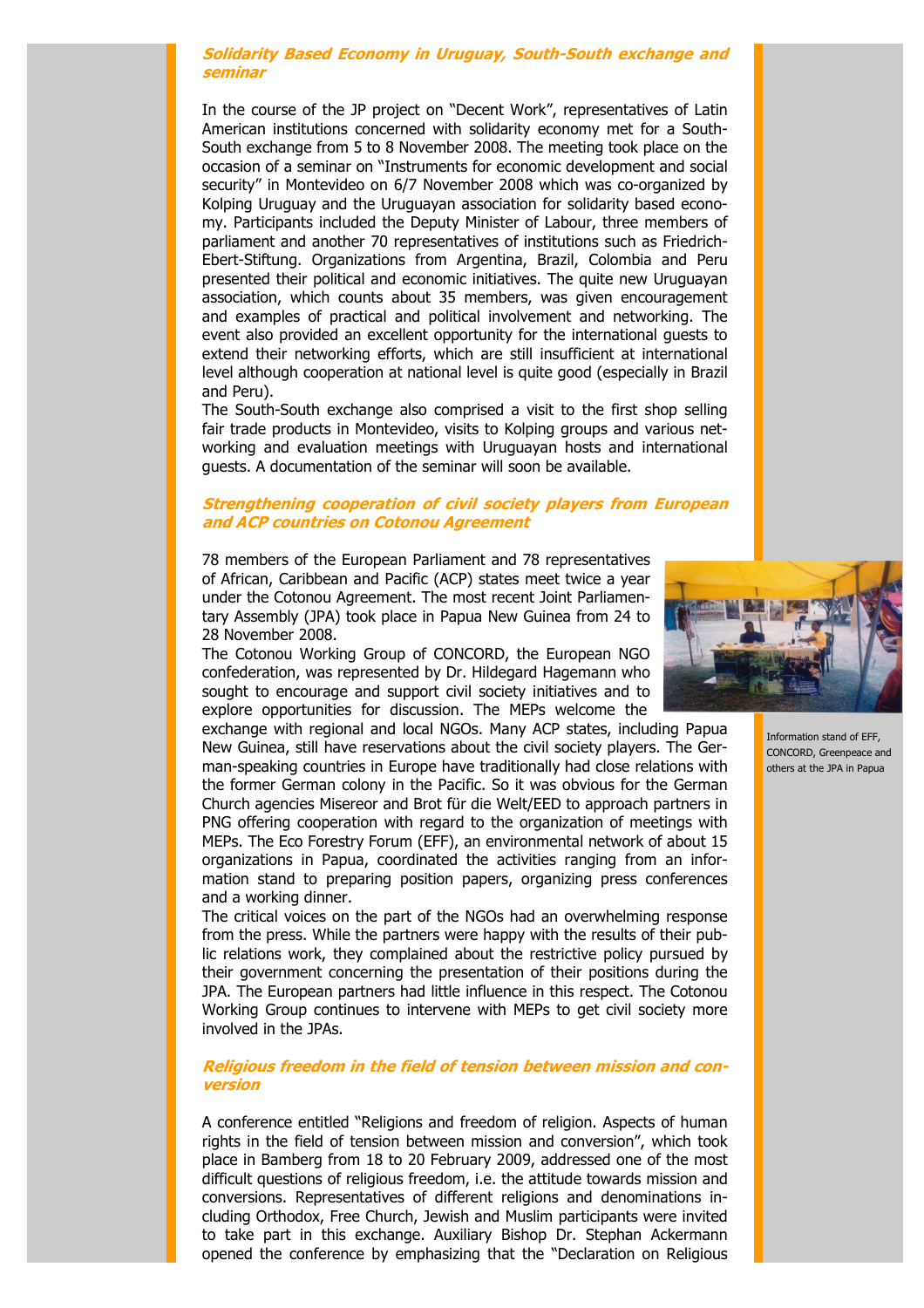Freedom" of Vatican II is of central importance for the Catholic doctrine, for Catholic identity and for the dialogue with other religions. The importance of the Vatican II document "Dignitatis Humanae" has lately become obvious in the fierce debate about the Society of Saint Pius X. All speakers agreed that while the state has a responsibility to guarantee the right to religious freedom, it cannot enforce this right without involving the religions. A talk on the current challenges faced by the human right to religious freedom given by Asma Jahangir, the UN special rapporteur on freedom of religion or belief, attracted public attention and was recorded by the ARTE TV channel. The conference was co-organized with the Centre for Interreligious Studies in Bamberg.

### **MDP meeting discussed international volunteer services**

The members of diocesan committees on mission, development and peace as well as experts on international Church affairs met in Trier from 5 to 7 February 2009 to explore the potential of international volunteer services for diocesan activities and the progress of a project "On the future of international activities of the Church". The international volunteer services are usually an invigorating element of diocesan partnerships. Homecoming volunteers can bring to life international activities and parishes based on their experiences. Reverse programmes are being developed. Many dioceses use funds from the "weltwärts" programme of the BMZ in order to increase the number of their placements and to train programme managers. The participants raised the question as to what extent the developed programmes should pay more attention to the special role of the volunteer sending Church organizations. It was also discussed whether volunteer services should be accepted as an element in the training of pastoral workers. The meeting was also attended by Auxiliary Bishop Ackermann.

### **"Act to Protect"**

How can Church organizations improve coordination of their activities to help prevent severe, systematic and ongoing human rights violations? Following preliminary talks between representatives of Misereor, Caritas and JP Germany, Michael Hippler of Misereor invited partners such as Dr. Wolfgang Heinrich of EED and Dr. Annette Weber of Stiftung Wissenschaft und Politik (formerly Ökumenisches Netzwerk Zentralafrika) to meet at AGEH (Cologne) on 22 January. Ethiopia was considered suitable for a case study, because the security concerns und the resulting policies of the Ethiopian government have already caused massive restrictions with regard to human rights both in the region and within the country itself, threatening internal peace and fuelling conflicts with the neighbouring countries. It is possible and necessary to break down the culture of silence. The participants agreed that an ecumenical approach is required at the Horn of Africa.

### **"Poverty has a face" exhibition opened in Strasbourg**



Terry Davies, Secretary General of the Council of Europe, at the opening ceremony

The "Poverty has a face" exhibition of the Conference of European Justice and Peace Commissions was opened on the premises of the Council of Europe in Strasbourg on 27 January 2009. In a concerted action, the European JP Commissions had invited artists from all over Europe to take up the themes of poverty and exclusion to create works of art. The opening ceremony was attended by Terry Davies (Secretary General of the Council of Europe), Archbishop Gérard Defois (President of JP Europe), Annelise Oeschger (President of the Conference of the INGOs at the Council of

Europe), and approximately 100 guests including MEPs, ambassadors and some of the artists whose works were exhibited. The exhibition ended in Strasbourg on 6 February and moved on to the building of the French bishops' conference in Paris where it was on display from 18 to 27 February. In the run-up, the Presidents of JP Germany and of JP Europe had invited the German MEPs to the exhibition.

**GKKE conference on democratic budgetary control and budget**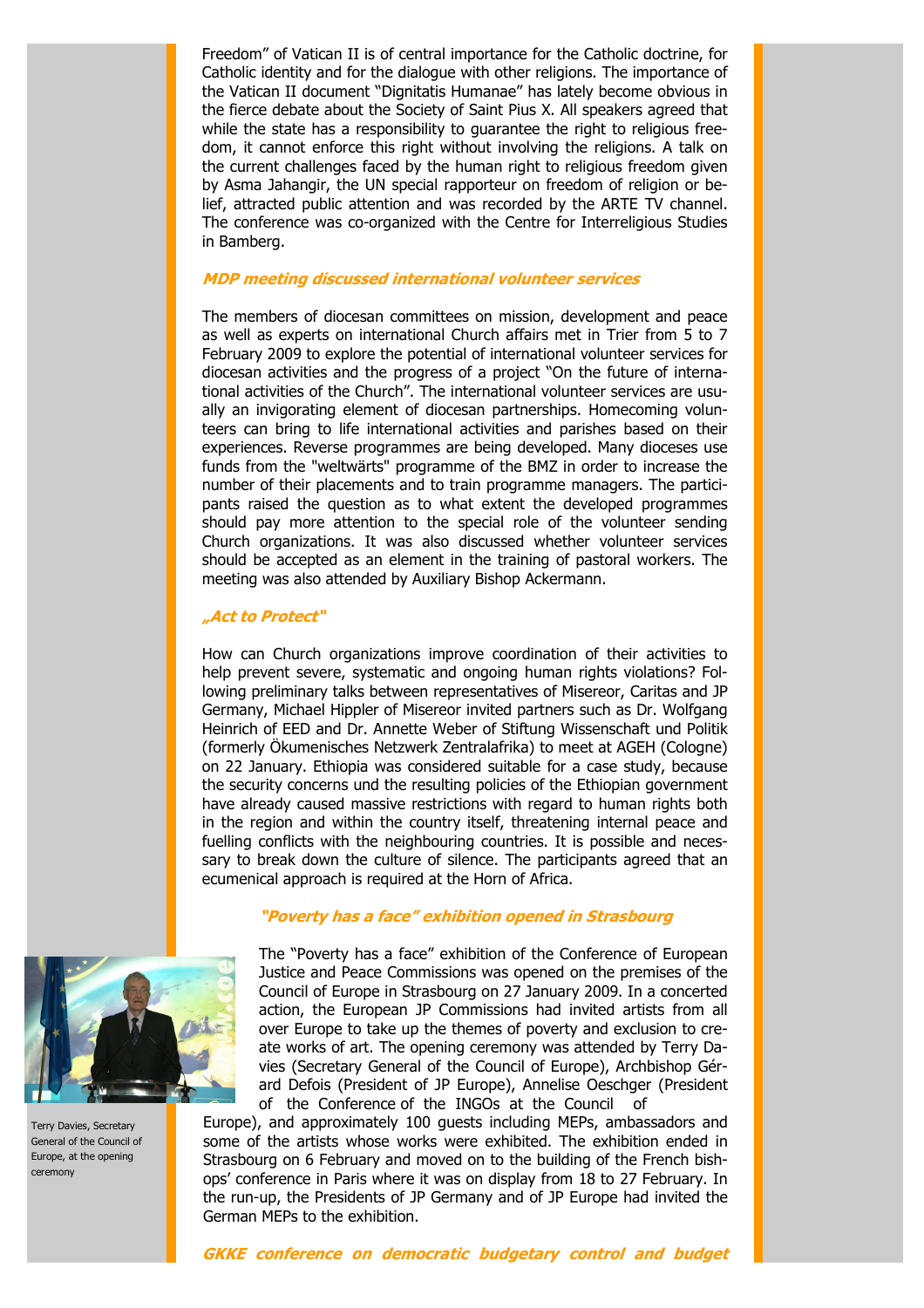### **support**

At a GKKE conference entitled "Strengthening the role of parliaments and civil society in budgetary processes" held on 4/5 March 2009, German political experts on budgetary and development policies had the chance to get insight into the positions of African GKKE partners und their experiences. This conference followed a workshop which had been organized in cooperation with CPLO and EFSA in Stellenbosch, South Africa, in September 2008. The participants discussed a range of problems associated with the implementation of transparent budgetary processes and possible solutions. It was said that it is not enough to train MPs, governmental players and civil society in budget monitoring as it is already practiced by many Church partners. Many countries have neither legal provisions nor adequate procedures and structures in place that would allow an efficient participation in budgetary processes. They primarily need to establish the necessary institutions. SAD-COPAC, the Southern Africa Development Community Organizations of Public Accounts Committee, which is supported by European MPs was quoted as a successful example. It was also suggested to open governmental negotiations for MPs in order to guarantee transparency and qualified decisions. Budget support was a controversial issue. Some said that there is no alternative, if the countries are to be responsible owners of their development processes. Others felt unease or even rejected any kind of budget support as this would make budgetary control even more difficult. There was no agreement on the question as to whether democratic and transparent budgetary processes should be a prerequisite for or the objective of budget support.

# **GKKE arms export report 2008, EU Code of Conduct and debate of the Bundestag**

When the GKKE arms export report 2008 was presented at the Federal Press Conference in Berlin on 8 December 2008, its key messages attracted enormous public attention. The report criticizes the alarming new increase in overall arms exports and the increase in supplies to crisis regions and developing countries. GKKE demands the withdrawal of the promised government export credit guarantee for a submarine deal with Pakistan and welcomes the Oslo Convention on Cluster Munitions. The printed version of the report was distributed in December 2008.

On the same day, the EU Foreign Ministers in Brussels agreed to transform the EU Code of Conduct on arms exports into a legally binding Common Position, in accordance with the repeated demands that have been voiced by GKKE and the Conference of European Justice and Peace Commissions for quite some time. GKKE considers this measure to be an important step forward towards a coordinated and efficient European arms export control policy. But in order to be truly effective it needs to be implemented in national law and above all it needs to be reflected in coherent approval processes in all member states of the European Union.

The Federal Government published its own report on arms exports for the year 2007 on the Internet on 17 December 2008. On the following day in the evening, the Bundestag debated the major interpellation on arms exports to Pakistan as well as two motions proposed by Bündnis 90/Die Grünen concerning the improvement of parliamentary control and the rejection of the submarine deal with Pakistan, which were in line with the concerns of GKKE, and finally the arms exports reports 2004-2006 by the Federal Government. Many speakers referred to the GKKE report. The roll-call vote on the submarine deal with Pakistan was decided along traditional party lines. Only Bündnis90/Die Grünen, Die Linke and Otmar Schreiner voted against it. The MPs spent only thirty minutes on this subject, which is absolutely inappropriate.

### **Talks with bankers on the financing of arms deals**

At the suggestion of the "Urgewald" NGO, GKKE representatives met bank-